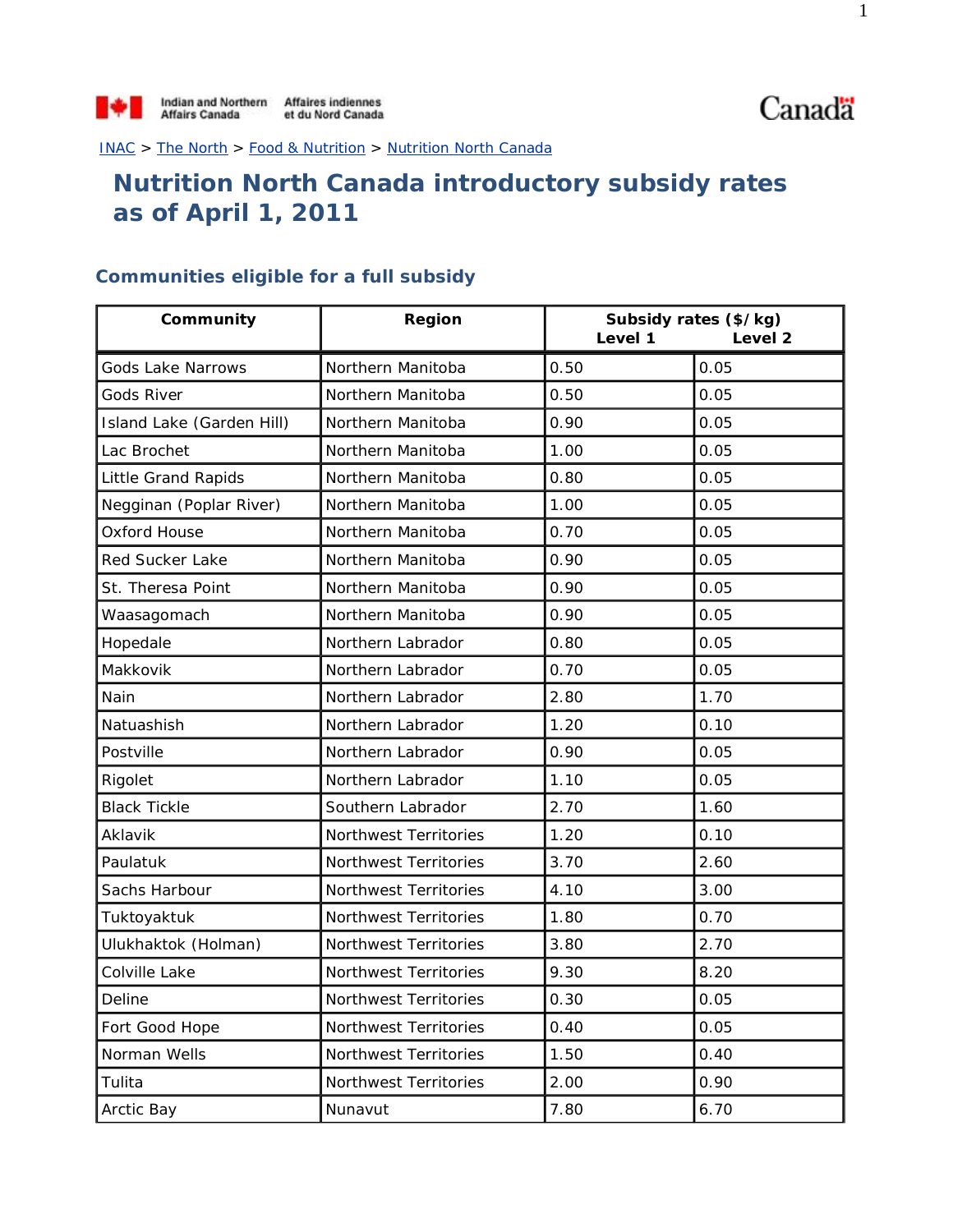| Cape Dorset           | Nunavut          | 3.70  | 2.60  |
|-----------------------|------------------|-------|-------|
| Clyde River           | Nunavut          | 5.50  | 4.40  |
| <b>Grise Fiord</b>    | Nunavut          | 11.30 | 10.20 |
| Hall Beach            | Nunavut          | 3.90  | 2.80  |
| Igloolik              | Nunavut          | 3.90  | 2.80  |
| Iqaluit               | Nunavut          | 1.80  | 0.70  |
| Kimmirut              | Nunavut          | 4.00  | 2.90  |
| Pangnirtung           | Nunavut          | 3.50  | 2.40  |
| Pond Inlet            | Nunavut          | 6.80  | 5.70  |
| Qikiqtarjuaq          | Nunavut          | 3.40  | 2.30  |
| Resolute              | Nunavut          | 9.30  | 8.20  |
| Sanikiluaq            | Nunavut          | 1.10  | 0.05  |
| Cambridge Bay         | Nunavut          | 1.10  | 0.05  |
| Gjoa Haven            | Nunavut          | 2.70  | 1.60  |
| Kugaaruk              | Nunavut          | 3.40  | 2.30  |
| Kugluktuk             | Nunavut          | 1.90  | 0.80  |
| Taloyoak              | Nunavut          | 3.00  | 1.90  |
| Arviat                | Nunavut          | 0.20  | 0.05  |
| <b>Baker Lake</b>     | Nunavut          | 1.40  | 0.30  |
| Chesterfield Inlet    | Nunavut          | 1.50  | 0.40  |
| Coral Harbour         | Nunavut          | 3.00  | 1.90  |
| Rankin Inlet          | Nunavut          | 1.40  | 0.30  |
| Repulse Bay           | Nunavut          | 3.20  | 2.10  |
| Whale Cove            | Nunavut          | 0.70  | 0.05  |
| Attawapiskat          | Northern Ontario | 1.00  | 0.05  |
| Bearskin Lake         | Northern Ontario | 0.70  | 0.05  |
| <b>Big Trout Lake</b> | Northern Ontario | 0.90  | 0.05  |
| Fort Albany           | Northern Ontario | 0.90  | 0.05  |
| Fort Severn           | Northern Ontario | 1.90  | 0.80  |
| Muskrat Dam           | Northern Ontario | 0.80  | 0.05  |
| Peawanuck             | Northern Ontario | 2.30  | 1.20  |
| Kashechewan           | Northern Ontario | 0.90  | 0.05  |
| Akulivik              | Northern Quebec  | 3.90  | 2.80  |
| Aupaluk               | Northern Quebec  | 3.90  | 2.80  |
| Inukjuak              | Northern Quebec  | 2.20  | 1.10  |
| Ivujivik              | Northern Quebec  | 4.80  | 3.70  |
| Kangiqsualujjuaq      | Northern Quebec  | 3.20  | 2.10  |
| Kangiqsujuaq          | Northern Quebec  | 4.50  | 3.40  |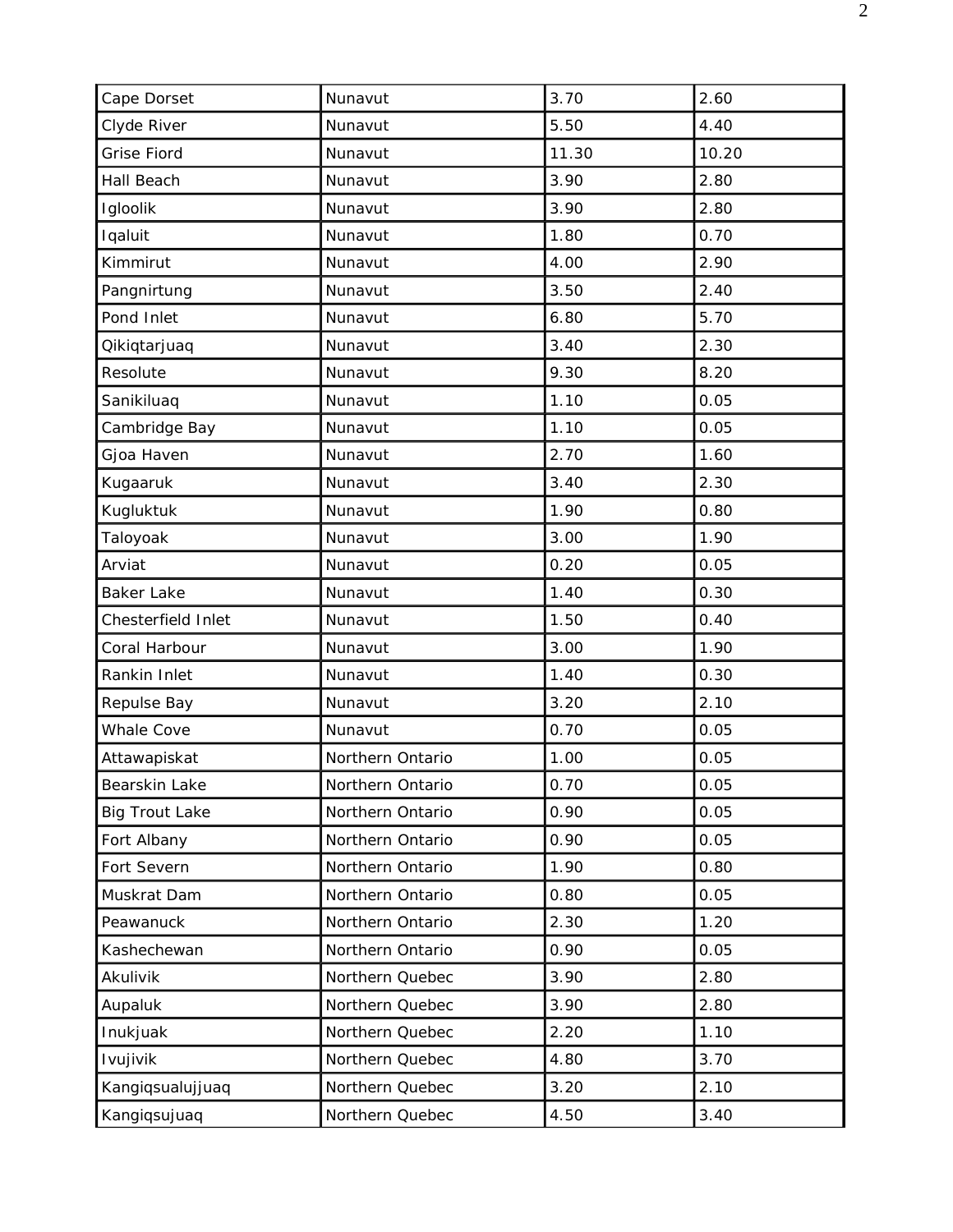| Kangirsuk                      | Northern Quebec    | 3.90 | 2.80 |
|--------------------------------|--------------------|------|------|
| Kuujjuaq                       | Northern Quebec    | 1.90 | 0.80 |
| Kuujjuarapik                   | Northern Quebec    | 0.20 | 0.05 |
| Puvirnituq                     | Northern Quebec    | 3.20 | 2.10 |
| Quaqtaq                        | Northern Quebec    | 4.80 | 3.70 |
| Salluit                        | Northern Quebec    | 4.50 | 3.40 |
| Tasiujaq                       | Northern Quebec    | 3.60 | 2.50 |
| Umiujaq                        | Northern Quebec    | 1.00 | 0.05 |
| Chevery **                     | Quebec North Shore | 1.60 | 0.50 |
| Gethsémani (La<br>Romaine) **  | Quebec North Shore | 1.20 | 0.05 |
| Saint-Augustin-<br>Saquenay ** | Quebec North Shore | 2.10 | 1.00 |
| Old Crow                       | Yukon              | 2.00 | 0.90 |

## **Communities eligible for a partial subsidy**

| Community                  | Region                | Subsidy rates (\$/kg)<br>Level 1<br>Level <sub>2</sub> |      |
|----------------------------|-----------------------|--------------------------------------------------------|------|
| <b>Berens River</b>        | Northern Manitoba     | 0.05                                                   | 0.05 |
| Bloodvein                  | Northern Manitoba     | 0.05                                                   | 0.05 |
| Pauingassi                 | Northern Manitoba     | 0.05                                                   | 0.05 |
| Shamattawa                 | Northern Manitoba     | 0.05                                                   | 0.05 |
| <b>Trout Lake</b>          | Northwest Territories | 0.05                                                   | 0.05 |
| Gametì (Rae Lakes)         | Northwest Territories | 0.05                                                   | 0.05 |
| Lutsel K'e                 | Northwest Territories | 0.05                                                   | 0.05 |
| Wha Ti                     | Northwest Territories | 0.05                                                   | 0.05 |
| Angling Lake               | Northern Ontario      | 0.05                                                   | 0.05 |
| Kasabonika                 | Northern Ontario      | 0.05                                                   | 0.05 |
| Kingfisher Lake            | Northern Ontario      | 0.05                                                   | 0.05 |
| Pikangikum                 | Northern Ontario      | 0.05                                                   | 0.05 |
| Sachigo Lake               | Northern Ontario      | 0.05                                                   | 0.05 |
| Weagamow Lake              | Northern Ontario      | 0.05                                                   | 0.05 |
| Wunnummin Lake             | Northern Ontario      | 0.05                                                   | 0.05 |
| Blanc-Sablon **            | Quebec North Shore    | 0.05                                                   | 0.05 |
| Harrington Harbour **      | Quebec North Shore    | 0.05                                                   | 0.05 |
| Kegaska **                 | Quebec North Shore    | 0.05                                                   | 0.05 |
| La Tabatière **            | Quebec North Shore    | 0.05                                                   | 0.05 |
| Lourdes-de-Blanc-Sablon ** | Quebec North Shore    | 0.05                                                   | 0.05 |